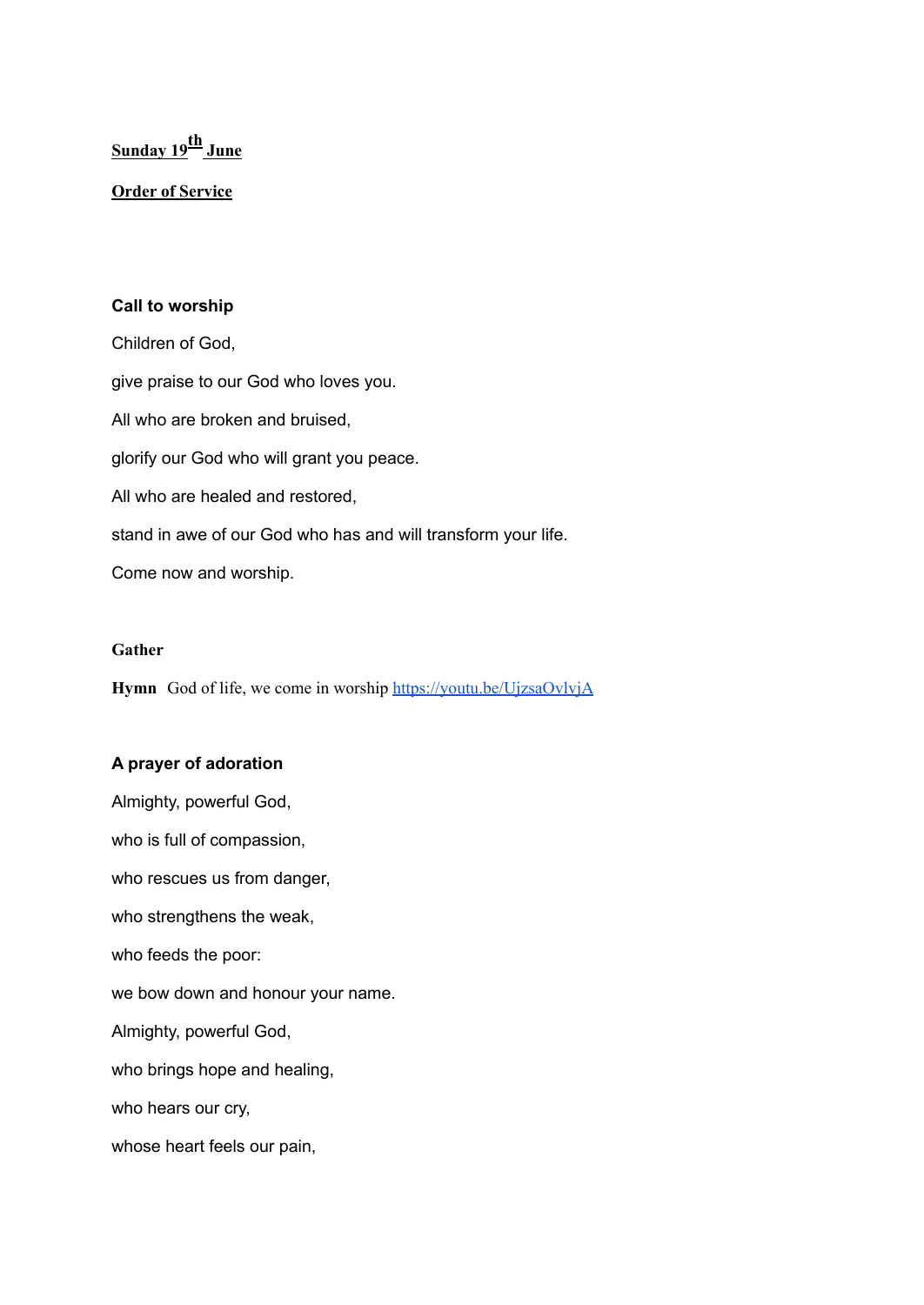who heals us inside and out:

we bow down and honour your name.

**Amen.**

**Father's Day (with powerpoint)**

**Songs**

Father God (I am a child of God) <https://youtu.be/s5MeNT1GEAI>

All my days, I will sing this song of gladness <https://youtu.be/RSm6fdZHl5Q>

**Reading** John 11 17 - 27 <https://www.biblegateway.com/passage/?search=John+11%3A+17+-+27&version=NIV>

**Sermon**

**Communion, to include (with powerpoint)**

**Hymn** Broken for me, broken for you <https://youtu.be/cXmjJsPnNLA>

**Prayers**

## **Prayers of intercession**

God of comfort,

in the week that marks five years since the tragedy of Grenfell Tower, we pray for those who are still grieving. As the nation is reminded of the disaster and remembers the night the tower burnt down we are aware that those caught up in the fire live with the memory every day. Help the survivors to find ways to work through their trauma, find justice and experience a measure of your deep and healing peace.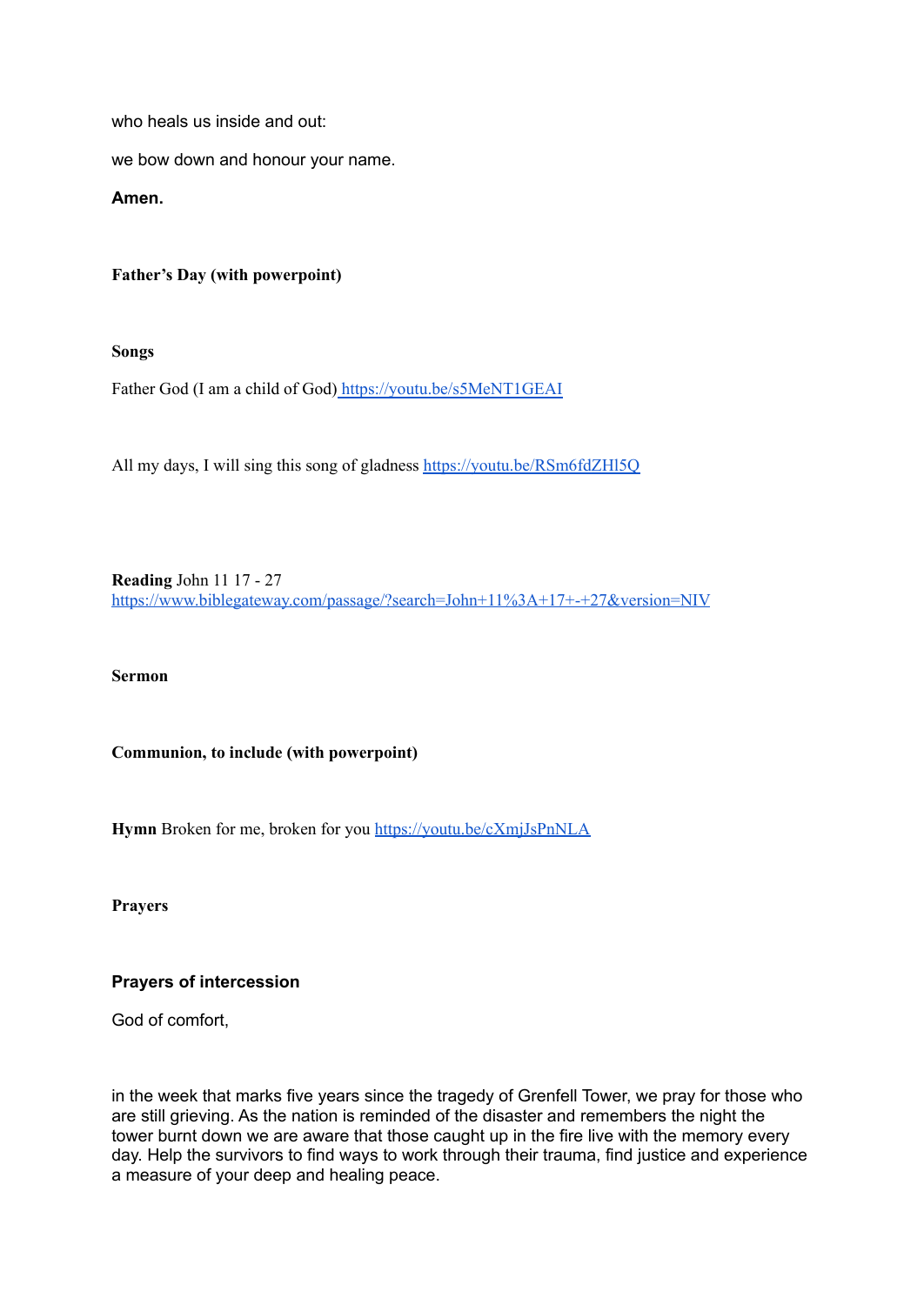God of comfort,

hear our prayer.

God of compassion,

thank you for the sunshine this week. Thank you for the joy sunny days bring to lots of people. But as the sun shines and we enjoy the heat we are reminded of the many places in the world struggling to cope with the impact of climate change and rising temperatures. We think in particular of the brutal heat wave currently happening in India and the impact this is having on lives and livelihoods. As officials meet this week in Germany to talk about and prepare for the next UN climate conference, help the rich and powerful nations to see the damage wrought in the poorer countries of the world facing the most severe consequences of climate change. May those with power and influence listen seriously to their concerns and act swiftly.

God of compassion,

hear our prayer.

God of justice,

we read this week that the UN's emergency food budgets are going to be drastically cut. The impact on places like South Sudan will be extremely serious. As difficult decisions are made around aid we pray for a spirit of justice; that everyone in need is seen and attended to. Even in our own country, we are aware that reliance on foodbanks is growing even as donations are reducing due to the complexities of the cost-of-living crisis faced by so many. Thank you for the work churches across our land are doing to relieve hunger. Help us, as your people, to be agents of justice for those at the margins of our society.

God of justice,

hear our prayer.

God of wholeness,

today's Gospel reading is an amazing vision of a healed mind. With mental health issues on the rise following the pandemic we pray for those suffering. We think of people we know